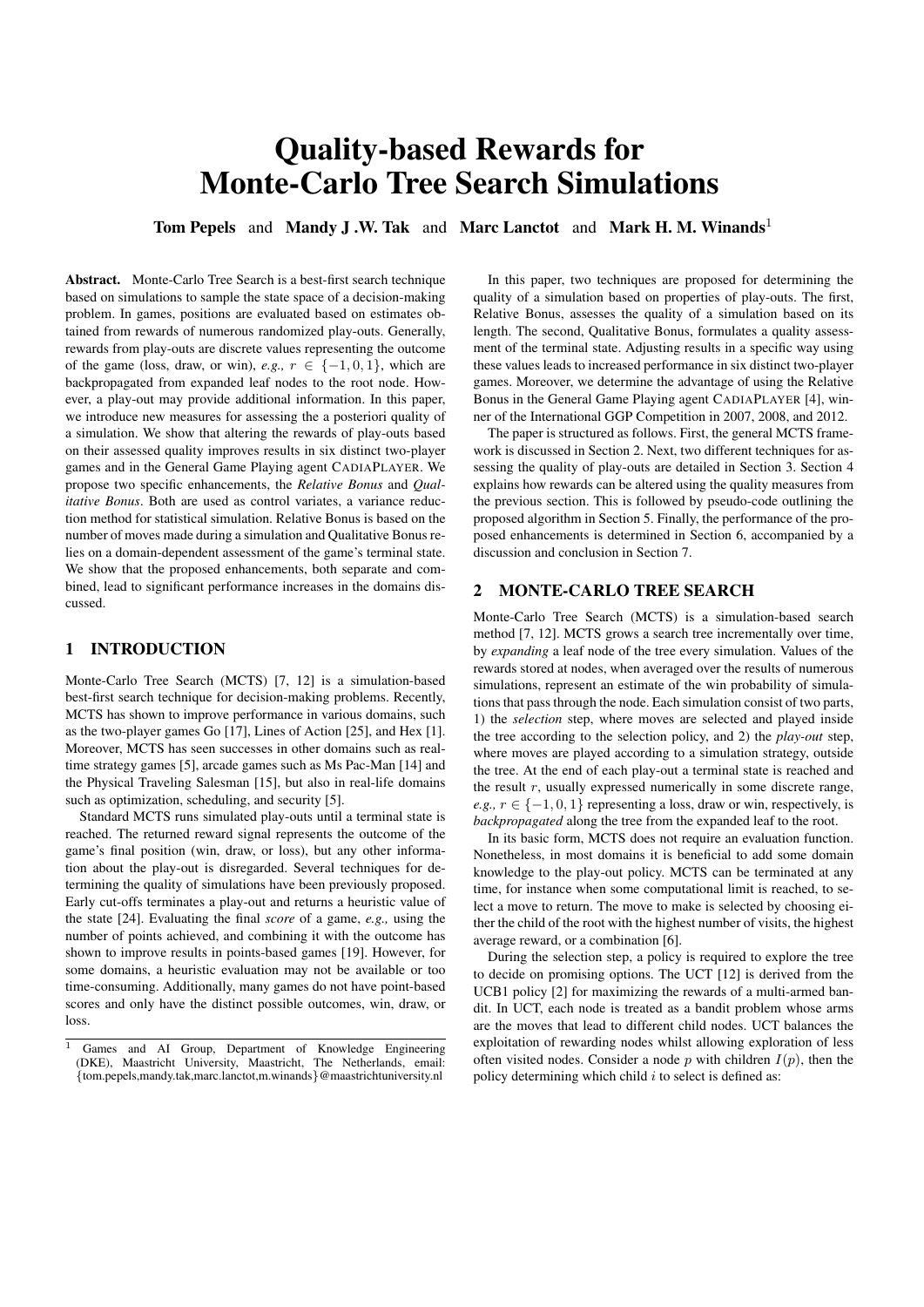$$
i^* = argmax_{i \in I(p)} \left\{ v_i + C \sqrt{\frac{\ln n_p}{n_i}} \right\},\tag{1}
$$

where  $v_i$  is the score of the child i based on the average result of simulations that visited it,  $n_p$  and  $n_i$  are the visit counts of the current node and its child, respectively. C is the exploration constant to tune.

## 3 ASSESSING SIMULATION QUALITY

In this section, we discuss two quality assessments of the terminal state of a simulation. First, in Subsection 3.1 the length of a simulation is discussed as a measure of its quality. Second, in Subsection 3.2 a quality assessment of the terminal state of a match is considered. In the next section we establish how these quantities can be used to enhance the rewards of MCTS simulations.

#### 3.1 Simulation Length

The first assessment of a simulation's quality is the length of the simulated game played. Consider a single MCTS simulation as depicted in Figure 1, then we can define two separate distances:

- 1. The number of moves made from the root S to the leaf N,  $d_{SN}$ ,
- 2. The number of moves required to reach T, the simulation's terminal state, from N during play-out  $d_{NT}$ .

The length of the simulation is defined as the sum of these distances:

$$
d = d_{SN} + d_{NT},\tag{2}
$$

*i.e.,* the total number of moves made before reaching the terminal state of the simulation T from S. A play-out policy chooses moves at each state uniformly random, is rule-based, reactive, or combined with a source of expert or heuristic information such as an  $\epsilon$ -greedy policy [20, 21]. Alternative methods have been proposed, such as using low-level  $\alpha\beta$  searches [24], and methods that learn a strategy online, such as the Last-Good-Reply policy [3], Move-average Sampling Technique (MAST) [10], or N-Grams [22]. However, any play-out policy balances computational effort required to select highquality moves, with the number of simulations performed in the allowed search time. Therefore, moves sampled from the play-out policy are far from optimal. Consequently, each move made in the playout ultimately increases the uncertainty of the result obtained. Hence, the length of the simulation can be regarded as an indicator of the certainty in the accuracy of its result. The depth of the leaf is included in  $d$  for two reasons, 1) to prevent biasing play-out results based on d, as it ensures the search is not merely biased to deeper subtrees, instead preferring the most robust decision regardless of search depth, and 2) as shown in Section 4, a single mean can be used to relate the observed values of  $d$  to their central tendency.

The main benefit of using simulation length as a quality measure is that it is domain independent. Unless the number of moves in the game is fixed, the length of a simulation can be informative in determining its quality. In addition, simulation length has also previously been used to enhance the performance of MCTS [8, 11, 18]. Also, the simulation length was used as a way to terminate wasteful play-outs in general Game Playing [9].

## 3.2 Terminal State Quality

The second measure of a simulation's quality is a quality assessment of its specific terminal state reached. Rather than evaluating intermediary states, we are interested in determining the quality of terminal



Figure 1. A single MCTS simulation [9].

states directly in order to augment the information used by MCTS. In some domains MCTS' performance is improved by using either a static, or an early cut-off of the simulations and evaluating this position. However, a heuristic evaluation may not be available or too time-consuming. In this paper, we consider any available information that can help describe the quality of a terminal state, such as how convincing of a win it was based on in-game scores.

As before, consider a single MCTS simulation as depicted in Figure 1. When a terminal state is reached, a quality assessment function is called to evaluate the position with respect to the winning player. This measure  $q$ , should reflect the quality of a terminal state. For instance, in a game with material such as Breakthrough, Chess or Checkers, an evaluation can be based on scoring the remaining material of the winning player. For a racing game such as Chinese Checkers, the inverse of the number of pieces the opponent has in his target base can be considered. As such, the quality is based on the a posteriori evaluation of the terminal state. Having witnessed the states and actions performed from S to T, the score is based on an assessment of  $\overline{T}$  given the progression  $S \dots N \dots \overline{T}$  (see Figure 1).

Score-based bonuses have previously been shown to enhance the performance of MCTS in Go [8, 26], Mancala [16], and Blokus-Duo [19]. As detailed in the next section, our approach differs from previous work because the bonuses are normalized based on their deviation from the mean, whereas previous works add an absolute bonus to the results of play-outs. Control variates are introduced to show how these bonuses are related to variance reduction in MCTS. Previous work focused on reducing variance introduced by chance events in the games Pig, Can't Stop, and Dominion [23]. Here, each bonus is a control variate with respect to the reward value returned by the play-out policy.

## 4 QUALITY-BASED SIMULATION REWARDS

This section discusses the foundation for altering MCTS simulation rewards. In the proposed framework, MCTS simulations return a tuple of four reward values,  $\langle r, \tau, q, d_{NT} \rangle$  representing the outcome  $r \in \{-1, 0, 1\}$ , the winning player  $\tau$ , the quality assessment of the terminal state  $q \in (0, 1)$ , and the distance from the expanded node N to the terminal state  $\mathsf{T}, d_{NT}$ , respectively. The distance  $d \in (0, m)$ , bounded above by the theoretical maximum duration of the game  $m$ , is then computed as shown in Equation 2. Apart from  $q$ , these values are available with minimal extra computational effort.

In Subsection 4.1, we describe control variates and explain how they are used as a basis of the proposed quality measures discussed in the previous section. In Subsections 4.2 and 4.3, *Relative Bonus (RB)*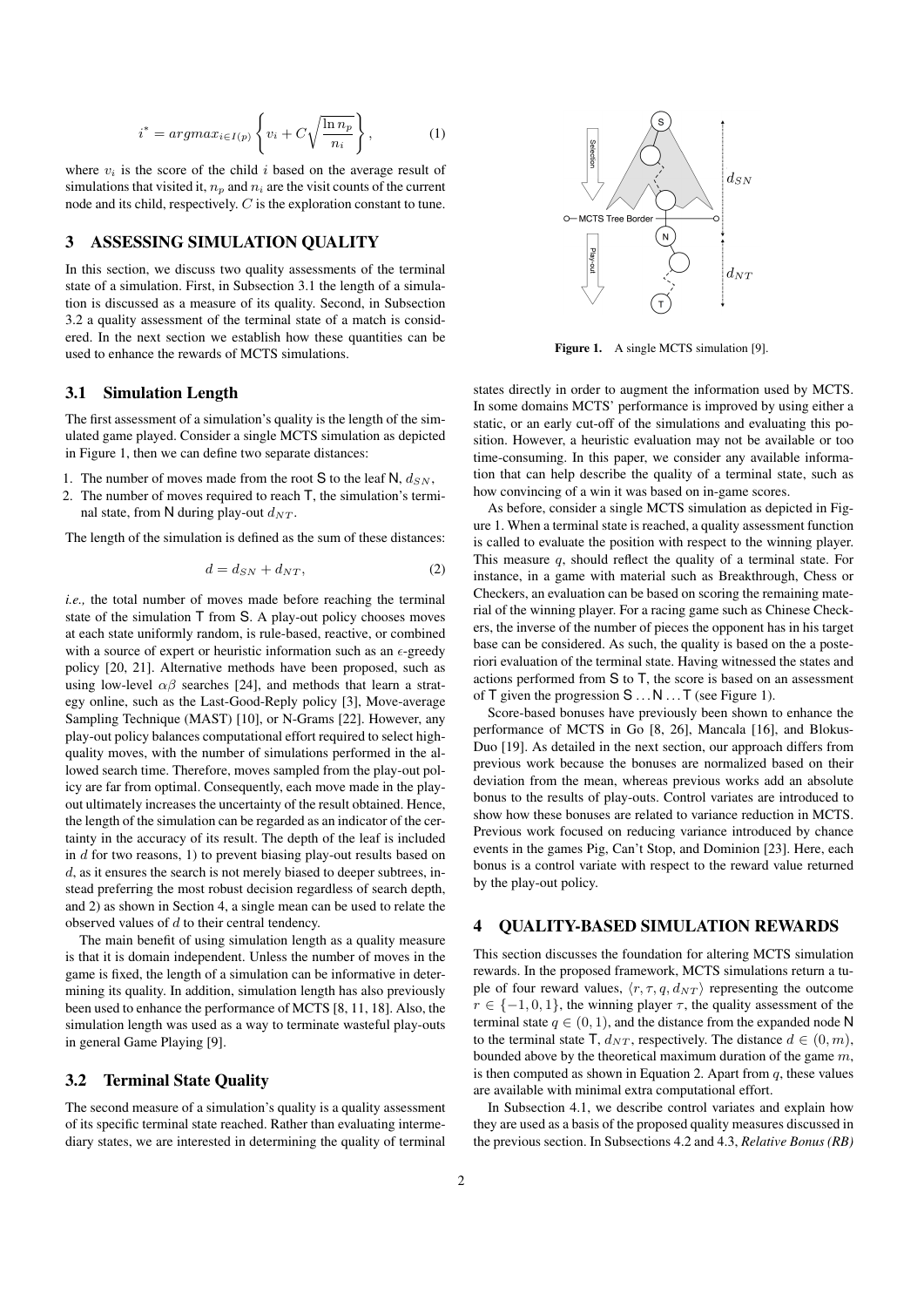and *Qualitative Bonus (QB)* are defined, respectively. In Subsection 4.4, a method for determining an approximate value for  $a$ , a constant used in the proposed methods, is introduced.

## 4.1 Control Variates

Variance reduction methods in mathematical simulation are used to improve estimates by reducing the variance in a simulation's output [13]. Recently, variance reduction techniques have been proposed for MCTS by Veness et al. [23]. They applied, among others, control variates to UCT in different stochastic games to improve results by the reducing variance of the estimators. However, their applications were focused on reducing the variance that occurred from the stochastic events in the domain. Furthermore, their control variates are recursively defined over sequences of states and actions. In this paper, we focus on a simpler application of reducing the variance in the reward signal due to randomized play-outs.

Control variates take advantage of a correlation between two random variables  $X$  and  $Y$ , to improve estimators of  $X$  given that the mean  $E(Y)$  is known. This is achieved by adding the deviation of Y from its mean, scaled by a constant  $a$ , to  $X$ . We define a new random variable,

$$
Z = X + a(Y - \mathbb{E}(Y)), \tag{3}
$$

Y is called a *control variate* because its deviation from E (Y ) is used to control the observed value  $X$ . Given that a non-zero correlation between X and Y exists, one can show that there is a value  $a^* =$  $-Cov(X, Y) / Var(Y)$  that minimizes Var  $(Z)$ .

We define X as the simulation outcome, *i.e.*,  $X_i = r$ , and define Y as one of the quality measures discussed in Section 3,  $Y_i = d$  or  $Y_i = q$ . Then, assuming that X and Y are correlated, *i.e.*, Corr  $(X, Y) \neq 0$ , we can compute an estimate of  $a^*$  from observations such that variance in the reward is reduced. In common practical domains, no fixed values for  $E(Y)$ , Cov  $(X, Y)$ , or Var  $(Y)$  are known and appropriate estimators for these quantities are required.

## 4.2 Relative Bonus

In this subsection, the Relative Bonus (RB) is introduced as an enhancement for the rewards generated by MCTS simulations. RB is based on the simulation length discussed in Subsection 3.1 and used as a control variate as defined in the previous subsection.

Note that d depends on the domain, the progress of the game, and the play-out policy. As such, the range of  $d$  varies accordingly. Therefore, d is standardized by defining it as a *t*-statistic, as an offset from its central tendency. A sample mean can be approximated online, by maintaining an average  $\bar{D}^{\tau}$  for each player (indexed by  $\tau$ ), over the distribution of observed d values  $D^{\tau}$ . After each simulation,  $\bar{D}^{\tau}$  is updated with the observed d, then  $\hat{\sigma}_D^{\tau}$  is the sample standard deviation of the distribution  $D^{\tau}$ . Using these statistics, we define a standardized value  $\lambda_r$  as follows:

$$
\lambda_r = \frac{\bar{D}^\tau - d}{\hat{\sigma}_D^\tau} \tag{4}
$$

Note that  $\lambda_r$  is a function of d but to simplify the notation we omit the dependency. Also,  $\lambda_r$  is both normalized with the sample standard deviation and is relative to  $\bar{D}^{\tau}$ . It is both independent of the progress of the game, and normalized with respect to the current variance in the length of simulations. When the number of samples is large,  $\mathbb{E}(\lambda_r) \approx 0$  due to standardization and so  $\lambda_r$  can be added to r as a control variate with  $\mathbb{E}(Y) = 0$  in Equation 3. Note that, values of  $\lambda_r$  are higher for shorter simulations.

Using an estimated mean may cause the search to be biased, *i.e.,* moving into the direction of shorter games. Although there is no immediate solution to this problem, we propose to reset  $\bar{D}^{\tau}$  and  $\hat{\sigma}_{D}^{\tau}$ between moves. Moreover, rewards of the first 5% of the expected number of simulations are not altered during search, and  $\bar{D}^{\tau}$  and  $\hat{\sigma}_{D}^{\tau}$ are updated during this time without altered selection.

Since the distribution of  $D^{\tau}$  is not known,  $\lambda_r$  can still take on unrestricted values, particularly if the distribution of  $D^{\tau}$  is skewed, or has heavy tails on either side. Moreover, its relationship with the desired reward is not necessarily linear. As such, in order to both bound and shape the values of the bonus it is passed to a sigmoid function centered around 0 on both axes whose range is  $[-1, 1]$ ,

$$
b(\lambda) = -1 + \frac{2}{1 + e^{-k\lambda}}\tag{5}
$$

Here,  $k$  is a constant to be determined by experimentation, it both slopes and bounds the bonus to be added to  $r$ . This type of function is commonly used to smooth reward values of evaluation functions. In  $[19]$ , r was replaced by a sigmoid representing the final score.

Finally, the modified reward with the relative bonus is,

$$
r_b = r + \text{sgn}(r) \cdot a \cdot b(\lambda_r) \tag{6}
$$

This value is backpropagated from the expanded leaf to the root node. The range of  $r_b$  is  $[-1-a, 1+a]$ , *i.e.*, the bonus  $r_b$  is centered around the possible values of  $r$ .  $a$  is either an empirically determined value, or computed off- or on-line as described in Subsection 4.4.

#### 4.3 Qualitative Bonus

The Qualitative Bonus (QB) follows the same procedure as RB. Similar to RB, the average  $\overline{Q}^{\tau}$  and standard deviation  $\hat{\sigma}_{Q}^{\tau}$  of observed q values is maintained for each player  $\tau$ . The value of q is determined by an assessment of the quality of the match's terminal state. Assuming that higher values of  $q$  represent a higher quality terminal state for the winning player  $\tau$ ,  $\lambda_q$  is defined as:

$$
\lambda_q = \frac{q - \bar{Q}^\tau}{\hat{\sigma}_Q^\tau} \tag{7}
$$

Finally the bonus  $b(\lambda_q)$  is computed using Equation 5 with an optimized  $k$  constant, and summed with the result of the simulation  $r$ ,

$$
r_q = r + \text{sgn}(r) \cdot a \cdot b(\lambda_q) \tag{8}
$$

## **4.4** Estimating  $a$

In gameplay, X is a nominal variable, *i.e.,* loss, draw, or win, and in our case, Y is a discrete scalar. Therefore the method of determining  $a^*$  is not straightforward. Moreover, since the quantities required to compute  $a^*$ , either online during search, or offline, are unknown for complex domains,  $a^*$  can be an approximation at best. Efforts to determine a value for  $a^*$  based on the intuitive definition of  $X$  and Y, shown in Subsection 4.1 did not result in practical values. Among others, determining the biserial covariance between  $X$  and  $Y$  was tried. However, due to the small covariance measured, the resulting range of  $a^*$  was too small to make any impact on performance.

Nonetheless, a usable value for  $a$ ,  $a'$  can be computed and used online by using an alternative definition of  $a^*$ . As before, let Y be either one of the proposed quality measured, *i.e.*,  $Y_i = d$  or  $Y_i = q$ , and let  $\rho$  be the search player running MCTS. Now separate Y in another distinct random variable  $Y^w$  such that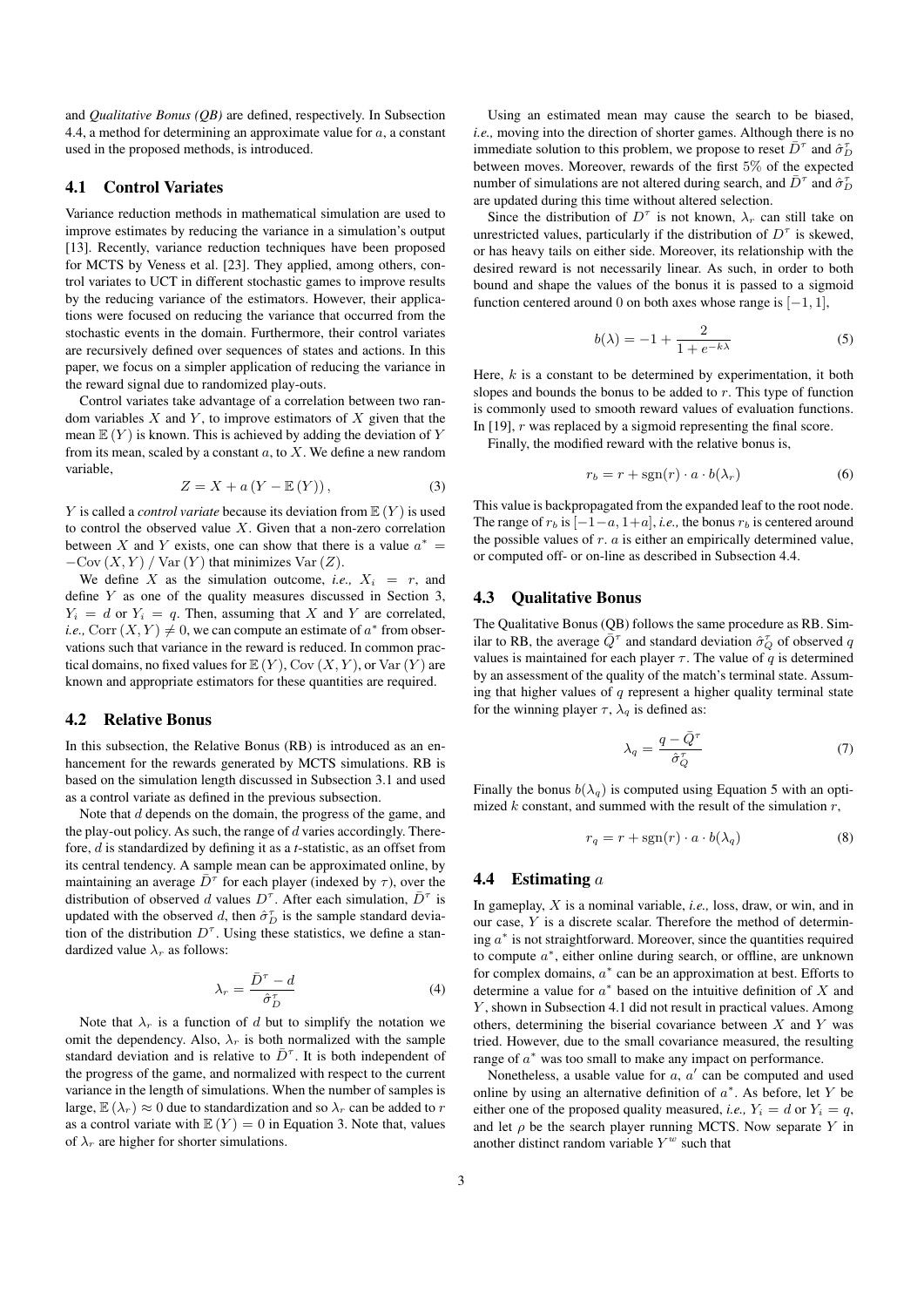$$
Y_i^w = \begin{cases} Y_i & \text{if } w \text{ wins the play-out,} \\ 0 & \text{otherwise} \end{cases}
$$
 (9)

Using this definition we can determine the sample covariance,  $\widehat{\mathrm{Cov}}(Y^w, Y)$  in terms of Y values only. This ensures there are no numerical differences between the quantities. Next, we can compute

$$
a' = \left| \widehat{\text{Cov}}\left(Y^w, Y\right) / \widehat{\text{Var}}\left(Y\right) \right|,\tag{10}
$$

and use it, as the value for a in Equations 6 and 8.

Because the choice of  $Y^w$  is arbitrary, since every game is won by either one of the players, the actual value of  $a'$  is treated as a magnitude, and its sign is not used. This works because the assumption is made that 1) shorter games are preferred over long ones (Equation 4) and, 2) higher  $q$  values indicate better play-out quality (Equation 7).

## 5 PSEUDO-CODE

Enhancing MCTS with RB and/or QB is explained in Algorithm 1, which summarizes a single iteration of MCTS. Note that negamax backups are used in this set-up, and therefore  $r$  is relative to the player to move at the start of the play-out. Although we use the MCTS-Solver [25], details of its implementation are omitted in the pseudo-code. Whenever *update* is used in the algorithm, it refers to updating the average reward for a node, or the sample mean and standard deviation for  $\bar{D}^{\tau}$  and  $\bar{Q}^{\tau}$ .

During selection, starting from the root, the depth of the current node is updated on line 4. Whenever an expandable node is reached, its children are added to the tree and a play-out is initiated from one of them. A play-out returns a tuple of results, on line 6 four different values are returned: 1) the result of the play-out  $r \in \{-1, 0, 1\}$ , 2) the winning player  $\tau$ , 3) the assessed quality of the play-out's terminal state  $q \in (0, 1)$ , and 4) the number of moves made during play-out  $d_{iT}$  defined in Subsection 3.1. On line 9 the relative bonus is applied to  $r$ , using the difference with the winning player's current

1 MCTS(node *p*, node depth  $d_{Sp}$ ):

| $\overline{\mathbf{2}}$ | <b>if</b> isLeaf(p) <b>then</b> Expand(p)                                                                |
|-------------------------|----------------------------------------------------------------------------------------------------------|
| 3                       | Select a child $i$ according to Eq. 1                                                                    |
| $\overline{\mathbf{4}}$ | $d_{Si} \leftarrow d_{Sp} + 1$                                                                           |
| 5                       | if $n_i = 0$ then                                                                                        |
| 6                       | $\langle r, \tau, q, d_{iT} \rangle \leftarrow \text{PLANOUT}(i)$                                        |
| 7                       | $d \leftarrow ds_i + d_i \tau$                                                                           |
| 8                       | <b>if</b> enabled( $b_r$ ) and $\hat{\sigma}_D^{\tau} > 0$ <b>then</b>                                   |
| 9                       | $r \leftarrow r + \text{sgn}(r) \cdot a \cdot \text{BONUS}(\bar{D}^{\tau} - d, \hat{\sigma}_{D}^{\tau})$ |
| 10                      | update $D^{\tau}$ and $\hat{\sigma}_{D}^{\tau}$ with d                                                   |
| 11                      | <b>if</b> enabled( $b_q$ ) and $\hat{\sigma}_Q^{\tau} > 0$ then                                          |
| 12                      | $r \leftarrow r + \text{sgn}(r) \cdot a \cdot \text{BONUS}(q - \bar{Q}^{\tau}, \hat{\sigma}_O^{\tau})$   |
| 13                      | update $\overline{Q}^{\tau}$ and $\hat{\sigma}_{Q}^{\tau}$ with q                                        |
| 14                      | update node i with $r$                                                                                   |
| 15                      | else                                                                                                     |
| 16                      | $r \leftarrow$ -MCTS $(i, d_{Si})$                                                                       |
| 17                      | update node $p$ with $r$                                                                                 |
|                         | 18 return $r$                                                                                            |
|                         | 19 BONUS (offset from mean $\delta$ , sample std. dev. $\hat{\sigma}$ ):                                 |
| 20                      | $\lambda \leftarrow \delta/\hat{\sigma}$                                                                 |
| 21                      | $b \leftarrow -1 + \frac{2}{1+e^{-k\lambda}}$                                                            |
|                         | 22 return $b$                                                                                            |

Algorithm 1: Pseudo-code of quality-based MCTS (Section 4).

mean  $\overline{D}^{\tau} - d$ . After which the current mean and standard deviation are updated on line 10. QB is applied similarly on line 12 using the assessed quality of the play-out  $q$ . Positive deviations of  $q$  from its mean imply better results. The BONUS function on line 17, computes the normalized  $\lambda$  (line 20) and, successively the bonus b (line 21) using the sigmoid function, as defined in Subsections 4.2 and 4.3. The constant a on lines 9 and 12 can be either fixed, or computed online as shown in Subsection 4.4.

## 6 EXPERIMENTS

To determine the performance impact of RB and QB, experiments were run on six distinct two-player games. Moreover, RB is evaluated in the General Game Playing (GGP) agent CADIAPLAYER [4], winner of the International GGP competition in 2007, 2008, and 2012.

## 6.1 Experimental Setup

The proposed enhancements are validated in six distinct two-player games, which are implemented to use a single MCTS engine.

- *Amazons* is played on a 10×10 chessboard. Players each have four Amazons that move as queens in chess. Moves consist of two parts, movement, and shooting an arrow to block a square on the board. The last player to move wins the game.
- *Breakthrough* is played on an 8×8 board. Players start with 16 pawns. The goal is to move one of them to the opponent's side.
- *Cannon* is a chess-like game, where the goal is to checkmate your opponent's immobile town. Players each have one town that is placed at the start of the game, and 15 soldiers. Soldiers can move, and capture single squares forward or retreat two squares if next to an opponent's soldier. Three soldiers in a row form a cannon that can shoot up to three squares in the direction of the line formed.
- *Checkers (English)* is played on an 8×8 board. The player without pieces remaining, or who cannot move, loses the game.
- *Chinese Checkers* is played on a star-shaped board. Each player starts with six pieces placed in one of the star's points, and the aim is to move all six pieces to the opposite side of the board. This is a variation of the original Chinese Checkers which is played on a larger board with 10 pieces per player.
- *Pentalath* is a connection game played on a hexagonal board. The goal is to place 5 pieces in a row. Pieces can be captured by fully surrounding an opponent's set of pieces.

The following quality assessments are used for each game. *Amazons*: the combined number of moves available for the winning player. *Breakthrough* and *Cannon*: the total piece difference between the winning and losing player. *Checkers*: the total number of pieces in play for the winning player. *Chinese Checkers*: the inverse number of the losing player's pieces that reached the home-base. *Pentalath*: the inverse of the longest row of the losing player, given that this row can be extended to a length of 5. For each game a fixed normalizer brings the values of q within the [0, 1] range.

Appropriate play-out policies are used to select moves to make during play-out for all games except Checkers, in which moves are selected uniformly random. These policies are implemented to ensure that neither obvious mistakes nor flawed play is observed. All results are reported with these play-out policies enabled. The policies select over a non-uniform move distribution based on the properties of the moves. For Breakthrough, Cannon, and Chinese Checkers decisive moves are always played when available. Moreover, for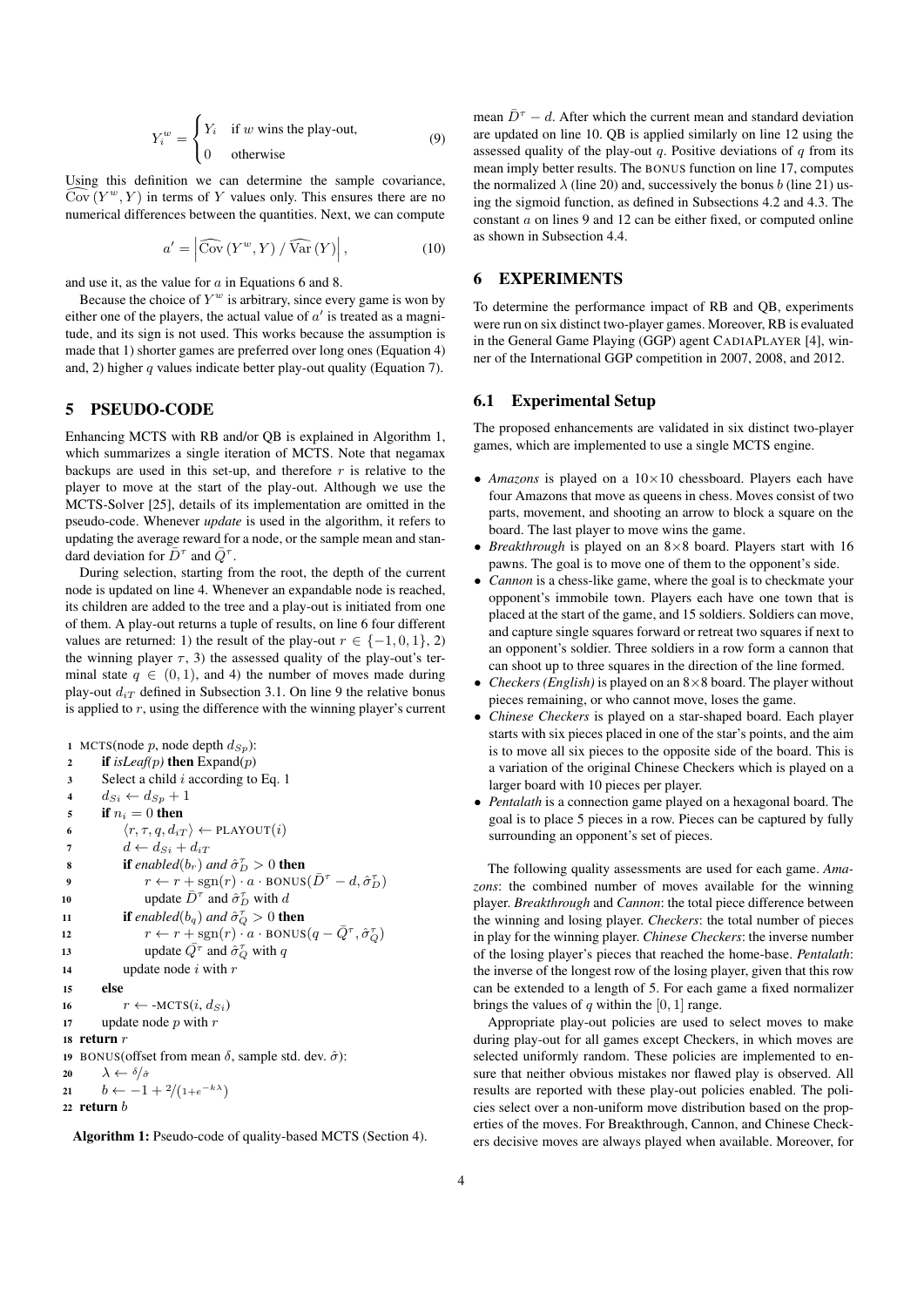Amazons, Breakthrough, and Pentalath MAST [10] with  $\epsilon$ -greedy selection is applied. MCTS with these play-out policies enabled wins between 57%-99% of games against MCTS with random play-outs.

GGP experiments are performed using the CADIAPLAYER code base. In GGP, no domain knowledge is available in advance, and rules of the games are interpreted online resulting in a low number of simulations. Moreover, play-out policies are learned online, using N-Grams [22]. The Relative Bonus enhancement is tested in the following two-player sequential games: Zhadu, TTCC4, Skirmish, SheepWolf, Quad, Merrils, Knightthrough, Connect5, Checkers, Breakthrough, 3DTicTacToe, and Chinese Checkers. We show results for two simultaneous move games: Battle and Chinook.

Experiments were run on a 2.2Ghz AMD Opteron CPU running 64-bit Linux 2.6.18. For each game, the constant  $k$  used by the sigmoid function was determined by experimenting with values between 0 and 10, with varying increments. The C constant, used by UCT (Equation 1) was optimized for each game without any enhancements enabled and was not re-optimized for the experiments.

#### 6.2 Results

For each result, the winning percentage is reported for the player with the enhancement enabled, along with a 95% confidence interval. For each experiment, the players' seats were swapped such that 50% of the games are played as the first player, and 50% as the second, to ensure no first-player or second-player bias.

Table 1. Relative Bonus enabled using different search times, 5000 games

|                                                                                  | Search time      |                                                                                               | 1 second                                                    |    | 5 seconds  |
|----------------------------------------------------------------------------------|------------------|-----------------------------------------------------------------------------------------------|-------------------------------------------------------------|----|------------|
| Game                                                                             | $\boldsymbol{k}$ | $a^{\prime}$                                                                                  | $a = 0.25$                                                  | a' | $a = 0.25$ |
| Amazons                                                                          |                  | 2.2   <b>54.7</b> $\pm$ 1.4 <b>55.7</b> $\pm$ 1.4 <b>54.8</b> $\pm$ 1.4 <b>54.7</b> $\pm$ 1.4 |                                                             |    |            |
| Breakthrough $8.0$   $50.0 \pm 1.4$ $51.0 \pm 1.4$ $47.6 \pm 1.4$ $51.6 \pm 1.4$ |                  |                                                                                               |                                                             |    |            |
| Cannon                                                                           | 3.0              |                                                                                               | $62.8 \pm 1.3$ $60.6 \pm 1.3$ $58.8 \pm 1.4$ $58.1 \pm 1.4$ |    |            |
| Checkers 2.8                                                                     |                  |                                                                                               | 52.1 $\pm$ 0.8 52.7 $\pm$ 0.8 48.9 $\pm$ 0.7 50.7 $\pm$ 0.6 |    |            |
| Chin. Checkers                                                                   | $1.2^{\circ}$    |                                                                                               | $56.8 \pm 1.4$ $53.2 \pm 1.4$ $54.9 \pm 1.4$ $52.5 \pm 1.4$ |    |            |
| Pentalath                                                                        | 1.0              |                                                                                               | $51.4 \pm 1.4$ $50.3 \pm 1.4$ $49.3 \pm 1.4$ $49.5 \pm 1.4$ |    |            |

Results for relative bonus are shown in Table 1. Depending on the search time, significant increases in performance are shown for five of the six games. The value of  $k$  used for each game is reported in the second column. We used a fixed value of  $a = 0.25$  in addition to the online definition of  $a'$  from Equation 10. We see that the online  $a'$ leads to increased performance over a fixed value for five games. Interestingly, a fixed value tends to lead to more consistent results over the five games. In Breakthrough, because the play-out policy does not contain heuristics for defensive positioning, the play-outs favor quick wins and excludes defensive moves, leading to bad approximations of the actual game's length. Chinese Checkers, Cannon, and Amazons achieve the most increase in performance using RB. The difference between a simulation's length, and the length of the actual matches played differ the most in these games. As such RB improves the estimates of the simulations' lengths over the course of the match by favoring the shorter ones. These gains are significant at both one second and five seconds of search time. Pentalath is a game with a restricted length. As such, the additional information provided by the length of games is limited.

For GGP, results are presented in Table 2, for all data points at least 950 games were played. A single value for a was used for GGP because a significant number of simulations are required to compute

**Table 2.** Relative Bonus in GGP, CADIAPLAYER,  $a = 0.25$ 30 sec. startclock, 15 sec. playclock

|                      | $k=2$          | $k = 1.4$      |
|----------------------|----------------|----------------|
| Game                 | $a = 0.25$     | $a = 0.25$     |
| Zhadu                | $54.3 + 1.9$   | $53.3 + 1.9$   |
| TTCC4                | $55.3 + 2.0$   | $53.3 \pm 2.0$ |
| Skirmish             | $51.9 + 2.2$   | $50.7 + 2.2$   |
| SheepWolf            | $51.7 \pm 1.8$ | $52.3 + 1.9$   |
| Ouad                 | $44.7 + 1.7$   | $44.7 + 1.7$   |
| Merrills             | $51.9 + 2.6$   | $48.9 + 2.6$   |
| Knightthrough        | $49.9 + 2.1$   | $49.2 + 2.1$   |
| Connect <sub>5</sub> | $54.0 + 1.8$   | $54.4 + 1.8$   |
| Checkers             | $54.4 + 3.0$   | $52.1 + 3.2$   |
| Breakthrough         | $51.3 + 2.9$   | $51.0 + 2.9$   |
| 3DTicTacToe          | $55.0 + 1.6$   | $54.5 + 1.6$   |
| Chin. Checkers       | $56.3 + 1.8$   | $56.0 + 1.8$   |
| <b>Battle</b>        | $50.0 + 2.0$   | $49.2 + 2.0$   |
| Chinook              | $48.5 + 2.0$   | $49.0 \pm 2.0$ |

an accurate  $a'$  online. Moreover, since values for  $k$  cannot be optimized beforehand, we present the results for two different  $k$  values. Although  $k$  has an influence on the performance of RB, it is robust with respect to suboptimal values, and an approximation can be used as is made clear by the results in Table 2. Note that the results for Chinese Checkers, Checkers, and Breakthrough are similar to those in Table 1, demonstrating the robustness of the enhancement across implementations. In Quad, the variance in the game length is small, which could mean that the overhead imposed by RB is detrimental.

Table 3. Qualitative Bonus using different search times, 5000 games

|                  | <b>Search time</b> |                                                                        | 1 second                                                    |              | 5 seconds  |  |
|------------------|--------------------|------------------------------------------------------------------------|-------------------------------------------------------------|--------------|------------|--|
| Game             | $\mathbf{k}$       | $a^{\prime}$                                                           | $a = 0.25$                                                  | $a^{\prime}$ | $a = 0.25$ |  |
| Amazons          |                    | 1.6 $\mid$ 64.5 $\pm$ 1.3 58.0 $\pm$ 1.4 63.0 $\pm$ 1.3 57.7 $\pm$ 1.4 |                                                             |              |            |  |
| Breakthrough 2.0 |                    |                                                                        | 74.8 ± 1.2 71.9 ± 1.2 76.3 ± 1.2 78.6 ± 1.1                 |              |            |  |
| Cannon           | 4.0                |                                                                        | $65.9 \pm 1.3$ $63.0 \pm 1.3$ $54.7 \pm 1.4$ $57.4 \pm 1.4$ |              |            |  |
| <b>Checkers</b>  |                    | 2.0 $\mid$ 53.8 $\pm$ 0.8 52.7 $\pm$ 0.7 51.9 $\pm$ 0.6 52.3 $\pm$ 0.6 |                                                             |              |            |  |
| Chin. Checkers   | 2.8                |                                                                        | $65.7 \pm 1.3$ $60.1 \pm 1.4$ $61.4 \pm 1.3$ $58.9 \pm 1.4$ |              |            |  |
| Pentalath        | -1.6               |                                                                        | $46.6 \pm 1.4$ $50.5 \pm 1.4$ $48.7 \pm 1.4$ $50.1 \pm 1.4$ |              |            |  |

Results for QB are shown in Table 3. A significant increase in performance is presented for five of the six games. The quality assessment in Pentalath is relatively expensive, and the benefit of QB may be diminished by the extra computational effort required. All other games use simple assessments of their terminal states, which do not require much computational effort. Breakthrough and Cannon show the highest overall performance increase, the piece difference is a valuable indicator for the overall quality of the play-outs in these games. As is the case with RB, the results are invariant with respect to the allowed search time.

Note that, while the gains are higher for QB, RB does not require any domain knowledge. An immediate question is whether the two methods are complementary. Results with both methods enabled are shown in Table 4. Comparing to Tables 1 and 3, in 14 of the 24 cases the gain for the combination is statistically significantly higher than each bonus on its own.

Finally, we verified whether replacing the actual reward  $r$  by  $q$ completely would also have led to a performance increase. The last column of Table 4 reveals a significant performance decrease in five of the six games.